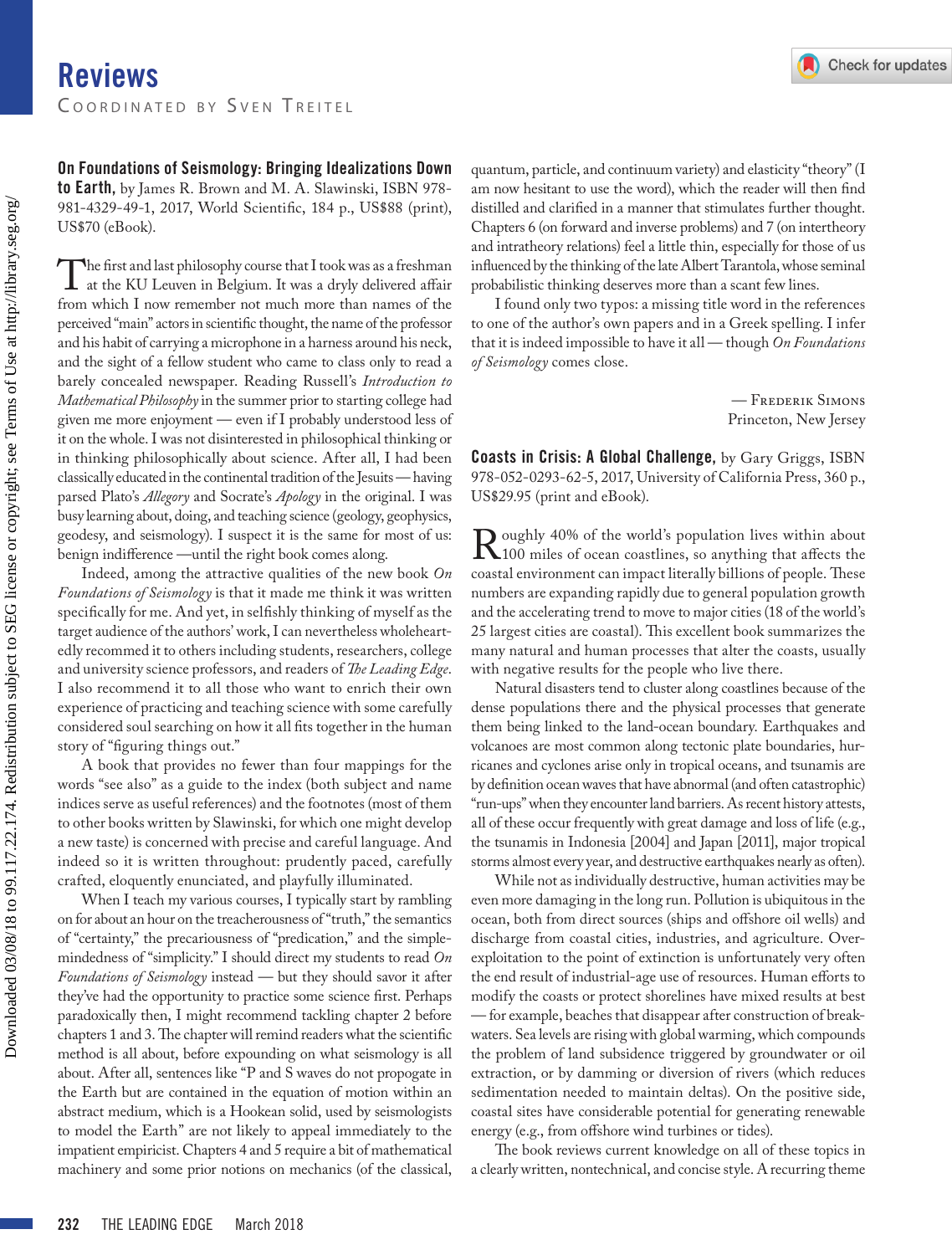is that the massive population growth of the past century is a major factor in taking the negative aspects of our activities from a series of local problems to a global dilemma. The historical record can make the prospects for the future look gloomy, but the author remains hopeful and concludes each chapter with a "Where do we go from here" section. It is profusely and effectively illustrated with photographs, maps, statistical charts, and occasional schematic diagrams, all in color. The only weakness is a complete lack of external references. A great deal of useful statistical data is scattered through the text; a summary of data sources would be very useful to anyone wishing to dig deeper into the subject. Similarly, I would have liked to see a short list of further reading suggestions for each chapter. That caveat aside, this is a very impressive book on a broad-reaching and increasingly important topic. I would recommend it to anyone who wants a better understanding of the current environmental state of the planet and where it is going.

> — William R. Green North Vancouver, British Columbia

Waves and Rays in Seismology: Answers to Unasked Questions, by M. A. Slawinski, ISBN 978-981-4644-80-8, 2016, World Scientific, 404 p., US\$115 (print).

The book *Waves and Rays in Seismology: Answers to Unasked*<br>*Questions* by Michael Slawinski is a welcome addition to our<br>library of books on seismology. The writing style of the author is library of books on seismology. The writing style of the author is unique in that he introduces each chapter with a brief history of the development of theory, including references to relevant areas of physics and mathematics. The title of the book raises our expectations in that detailed discussions of the content in Aki and Richards and Cerveny and Auld are contemplated. Unfortunately, the length of the book is inadequate to cover all of the topics in great detail. What one finds instead are very succinct summaries of different topics related to seismic wave propagation described in a concise mathematical framework. Yes, the author takes an applied mathematician's approach to describing seismology (rightly so) and the book has numerous equations. The author deserves our kudos; I could not find any typographical errors.

The book starts with a description of the historical development of seismology including observations, physics, and the philosophy behind data analysis. Chapters 2–4 provide an excellent summary of continuum mechanics related to seismology. In particular, chapters 3 and 4 will prove useful to those interested in learning about material symmetry and anisotropic systems. Although details on this topic can be found in other books, these chapters provide readers with a strong background to delve into details. Chapters 5 and 6 cover fundamentals of body wave and surface wave propagation in an excellent manner. I liked the descriptions of the variational principle and related topics in chapter 7 the best, although the ray theory portion is too short. Chapter 8 describes gravitational and thermal effects — something that seismology students must be aware of. Finally, chapter 9 describes the author's philosophy about seismology as science.

The book is self-contained; the appendices are very helpful. Anyone with some background in classical physics will be able to follow the developments in the book. Overall, I found the book

to be an excellent read and I would recommend it to students and researchers in seismology.

> — Mrinal K. Sen Austin, Texas

Introduction to Energy: Resources, Technology and Society, by Edward S. Cassedy and Peter Z. Grossman, ISBN 978-110- 7605-04-6, 2017, Cambridge University Press, 408 p., US\$59.99 (print), US\$48 (eBook).

A look at the authors' descriptions explains a lot about this<br>hook. The late Edward S. Cassedy was an electrical engineer-<br>ing professor at Brooklyn Poly, while Peter Z. Grossman is a ing professor at Brooklyn Poly, while Peter Z. Grossman is a former science journalist and professor of economics at Butler University in Indiana. As one might expect then, the economic treatment of energy issues is the strength of the book. It is extremely well done and refreshingly free of bias. In fact, the book refrains from taking any positions at all throughout, leaving that exercise up to the reader. Societal factors affecting energy production and use, including environmental concerns and governmental action, are addressed independently of the economics sections, thus leading to a very readable, useful, and refreshingly honest treatment of energy issues. The book not only doesn't take sides, but routinely points out internal contradictions and internal conflicts inherent in many energy positions, which are often ignored by the media.

The third section of the book includes an excellent treatment of future energy needs and possible developments. Of necessity, the section is speculative but well thought out, evenhanded, and honest. Economic, societal, and governmental issues are, as before, treated separately without resorting to advocacy. A technical strong point is, as expected, the treatment of electrical generation, transmission, electrical technologies, and uses of electricity. Again, it is free from bias and very well done.

This third edition has been brought up to date from the 1998 version but not, it seems, completely. For example, at the outset much is made of the failure of M. King Hubbert's energy predictions, which by now are definitely DOA. Some of the chapter references cite books many decades out of print, and one might like to see these hard-to-find references replaced by more modern and accessible treatments.

It is when the book moves into technologies unfamiliar to either author that things get a bit rough. Then the reader finds misprints, incorrect diagrams, and confusing statements such as the claim that fracking opens up fissures in the earth, parallel to the surface, which horizontal drilling can follow for thousands of feet. These show evidence of a lack of editing, both factual and typographic. However, errors like this belong squarely on the doorstep of Cambridge University Press rather than with the authors. Some of the technology also seems to have been included to justify the title and the inclusion of integrals in the latter part of the book, which seems to argue against its adoption for any classes but those for college-level STEM students.

That is unfortunate because if the reader is willing to forgive the occasional error and ignore the higher math, the book may be one of the best on its subject, as well as one of the most